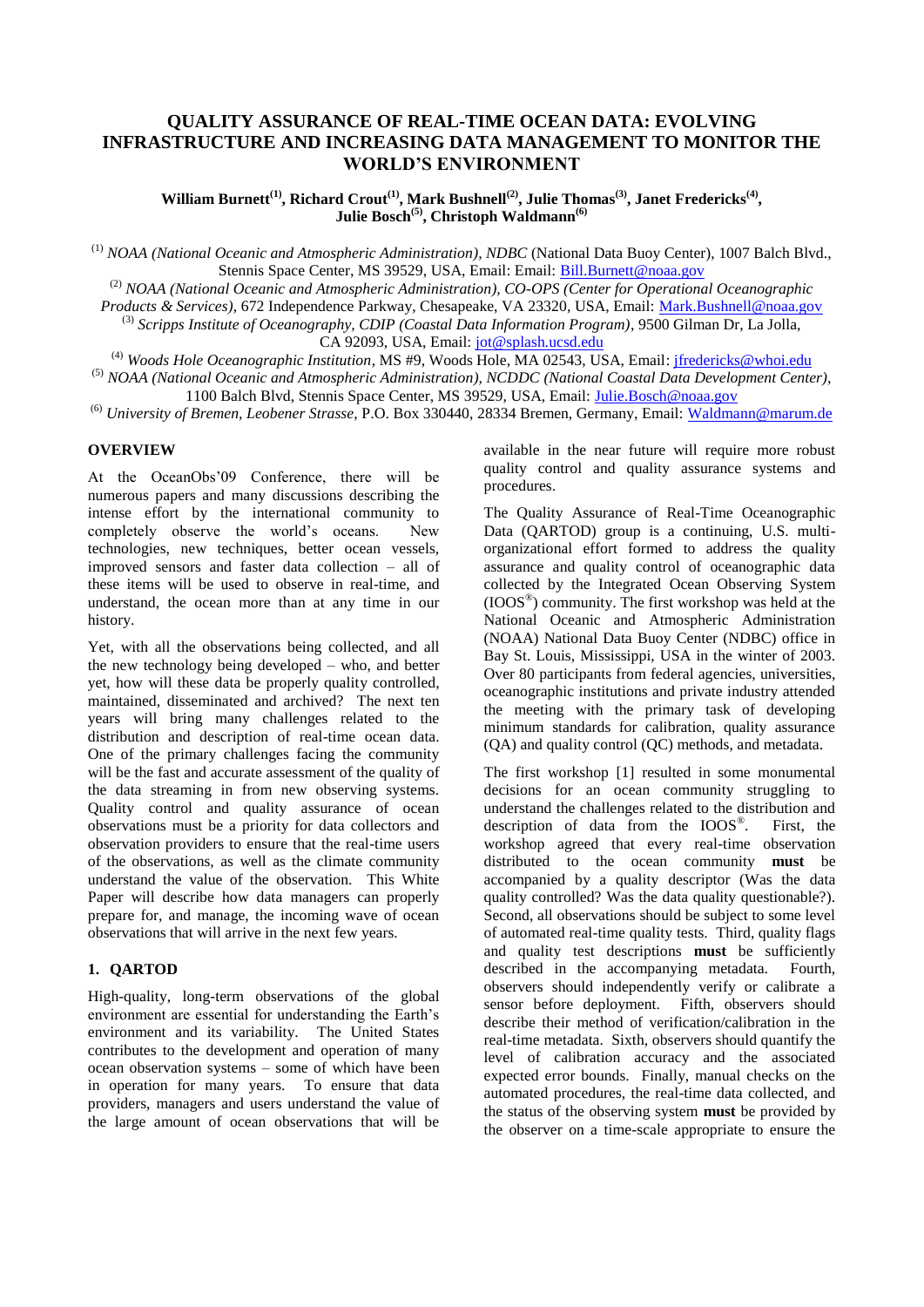integrity of the observing system. Though the primary focus of the workshop was on real-time QA/QC, it was understood that some methods and requirements for the real-time data are easily extendable to "delayed mode" QA/QC and that the real-time and retrospective processing are both linked and ultimately required.

Given the rather lofty goals set by the first workshop, attendees agreed that future workshops should work piecemeal on each of the goals. NOAA's Center for Operational Oceanographic Products and Services (CO-OPS) funded and hosted the QARTOD II (the second workshop) was held February 28-March 2, 2005 in Norfolk, VA [2]. This meeting focused on QA/QC issues in HF radar measurements and wave and current measurements' unique calibration and metadata requirements. This workshop attempted to develop the quality descriptors for each system, set the level of automated (and manual) quality control for observations and determine the type of real-time metadata pertinent to each observation. QARTOD III, held on November 2-4, 2005 at the Scripps Institution of Oceanography, La Jolla, CA., continued the work on High Frequency (HF) Radar, waves and *in-situ* current measurements, and initiated work on CTD (Conductivity-Temperature-Depth) measurements. QARTOD IV was held at the Woods Hole Oceanographic Institution, June 21 - 23, 2006, added QA/QC for dissolved oxygen into the agenda and also began the engagement of the international community [3]. Related materials are posted on the QARTOD website: [http://qartod.org.](http://qartod.org/)

Previous QARTOD meetings worked on the qualitative and quantitative specifications for various ocean<br>parameters like temperature, surface waves. like temperature, surface waves, surface/subsurface currents, salinity and dissolved oxygen. Developing these specifications requires an "all hands meeting" of ocean sensor, ocean science and data management experts, sharing quality control algorithms, quality assurance techniques and real-world experiences. The meeting begins with all participants gathered together in an auditorium to receive direction from the QARTOD Organization Committee – consisting of volunteers. Briefs on the outcomes of previous QARTDOD meetings are presented and the goals for the current meeting are discussed. Then participants "break out" into different ocean parameter groups to work on their respected areas. A facilitator for each parameter break-out group provides questionnaires to the participants and gathers information to obtain the answers. After a day and a half, the participants join together to discuss the outcome and brief the participants. When the meeting ends, the organization committee compiles all the information and delivers a report to all the participants.

At the QARTOD IV meeting, quality control recommendations for two parameters, waves and ocean currents, were approved and forwarded to the U.S. IOOS® Data Management and Communication (DMAC) organization. With the approval of these QC specifications, the U.S.  $IOOS^{\otimes}$  community will be able to quality control in-situ, real-time wave and current observations in a community-accepted, standardized method approved by the U.S IOOS® Office. Standardization will enable interoperability of the data. Quality control flags will be assessed for those observations providing the user with a valuable understanding of the accuracy of the observation. Future efforts will focus on how to graphically display the observation so the users will not have to look at text information to assess the accuracy of the observation,<br>while still enabling machine-to-machine machine-to-machine interoperability.

The first four workshops were a success, from the standpoint that disparate groups from federal, state, academic and private organizations worked together to develop data management standards. These groups agreed to a minimum level of quality control for surface wave observations and in-situ currents collected by a specific manufacture. These groups also developed quality flags and test descriptions that are actually in place at some operational data centers. However, much work remains to meet the seven "goals" set during the first workshop – and the U.S. group realized that a global ocean observing system would require the participation of the international community.

## **2. INTERAGENCY AND INTERNATIONAL CHALLENGES**

QARTOD addresses issues relating to the collection, distribution and description of real-time oceanographic data. One of the primary challenges facing the oceanographic community will be the fast and accurate assessment of the quality of data streaming from the IOOS® partner systems. Operational data aggregation and assembly from distributed data sources will be essential to the ability to adequately describe and predict the physical, chemical and biological state of the coastal ocean. These activities demand a trustworthy and consistent quality description for every observation distributed as part of IOOS® . Significant progress has been accomplished in previous workshops towards the definition of requirements both for data evaluation and relevant data flags for real-time QC. The intent of future QARTOD workshops is to report on the recommended QC descriptions for parameters such as waves and currents, expand the work to additional parameters and evolving sensor systems, and develop guides for best practices to assure data quality.

Fortunately, there are some specific data collection platforms that collect global ocean observations that are successfully quality controlled and calibrated. The Argo system collects salinity and temperature profiles using an array of robotic floats in oceans deeper than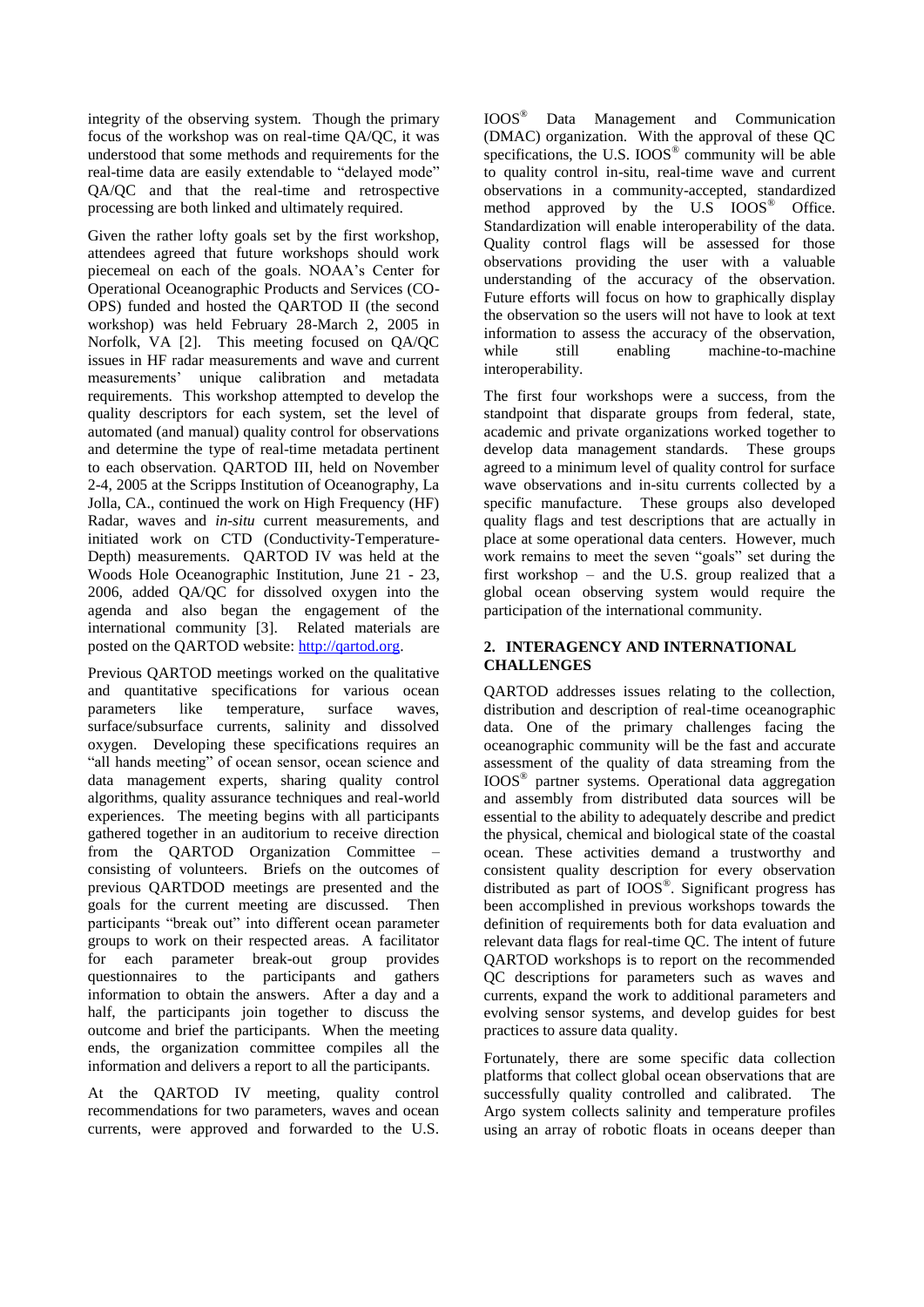2000 m. The Argo data are subjected to 19 quality checks at national data centers before being sent to the Global Telecommunication System (GTS). The data are disseminated in netCDF (Network Common Data Form) format that contains the profile, trajectory data, associated metadata and quality control flags. Similarly, the global drifter program quality controls observations from the enormous amount of surface ocean drifters that are providing location and SST (Sea Surface Temperature) observations in real-time.

Related quality control and assurance efforts are taking place around the world. Europe's implementation of ESONET (European Sea Floor Observatory Network) includes the standardization of hardware and software for interoperability, as well as the standardization of data quality, access and semantics. In regard to quality management, it has been recognized that an essential prerequisite for tracing the quality of ocean data is to describe the process of data acquisition in detail. This will allow for the definition of workflows for the measurement process, which forms the basis for intercomparison of the quality control and assurance procedures between different data providers. In the end, this forms the base for the recommendation on best practices for instrument preparation and deployment and the subsequent processing of the collected data. ESONET aims at harmonizing the newly developed recommendations with existing, analogous procedures such as those found in meteorology and with other initiatives in the field. The European Global Ocean Observing System (EuroGOOS) recommends ISO (International Organization for Standardization) 9001:2000 as a coherent quality management system for service providers. The implementation of ISO 9001:2000 standards would then define the mission, strategies and strategic aims of the data provider, and documentation for quality controls and quality assurance tests. This would allow for transparent quality management procedures, better comparison of processes and dynamic adaptation to future systems.

Seeing a need for a continued effort on establishing standards, the U.S. IOOS® Program Office worked jointly with the IOC's (International Oceanographic Commission) International Oceanographic Data and Information Exchange (IODE) and the WMO (World Meteorological Organization) Joint Commission for Oceanography and Marine Meteorology (JCOMM) to hold the first session of the Forum on Oceanographic Data Management and Exchange Standards. One objective of this first meeting, held in January 2008, was to gain broad agreement and commitment to adopt common standards related to ocean data management and exchange. Taking a lead from the QARTOD measurement types and five core variables identified by the IOOS® Program Office, this meeting began to address the QA/QC of surface waves, currents, temperature, salinity, and sea level data as well as compare QC flag sets and several vocabularies being used by a variety of international programs and National Data Centers. Included in this meeting were presentations on the QARTOD effort and the SeaDataNet (Pan-European infrastructure for Ocean & Marine Data management) vocabulary harmonization work. This forum provided a start to further discussions and actions for jointly updating QC practices. Additionally the Forum established an<br>Ocean Data Standards Pilot Project Ocean Data Standards [\(http://www.oceandatastandards.org/\)](http://www.oceandatastandards.org/) under IODE and JCOMM and a process for vetting recommendations and establishing practices for international application. As data quality control protocols and quality flag scales continue to be key factors for successful data interoperability by the QARTOD/U.S. IOOS<sup>®</sup> and SeaDataNet, IODE, JCOMM communities, efforts must continue to engage each other throughout the development process. Upcoming activities including the planned QARTOD V workshop [\(http://qartod.org/\)](http://qartod.org/) in the U.S. and the International Conference on Marine Data and Information Systems (IMDIS) 2010 provide venues for continuing joint work, demonstrating current capabilities and engaging the broader community.

The World Meteorological Organization (WMO) Integrated Global Observing Systems (WIGOS) Pilot Project is a WMO/Intergovernmental Oceanographic Commission (IOC) funded effort to establish a "comprehensive, coordinated and sustainable system of observing systems with assured access to data and products from the component observing systems through interoperability arrangements." WIGOS is the system of observing systems and the WMO Information System (WIS) provides data access through interoperability arrangements for collecting observations with various national Data Assembly Centers (DACs) providing the distribution mechanisms.

While the WIS will enhance distribution of observations and products, it will not impact existing services like the GTS. WIGOS, on the other hand, will integrate WMO/IOC management and governance, increase interoperability between systems and ensure broader governance frameworks (similar to the U.S. IOOS® objectives).

One WIGOS objective is to develop, document and integrate best practices and standards for oceanography, using similar frameworks that are in place for marine meteorology. The practices used for making meteorological observations have been standardized by WMO through its Commission for Instruments and Methods of Observation (CIMO). The WIGOS Concept of Operations recommends that all WIGOS observational data and metadata adhere to WIGOS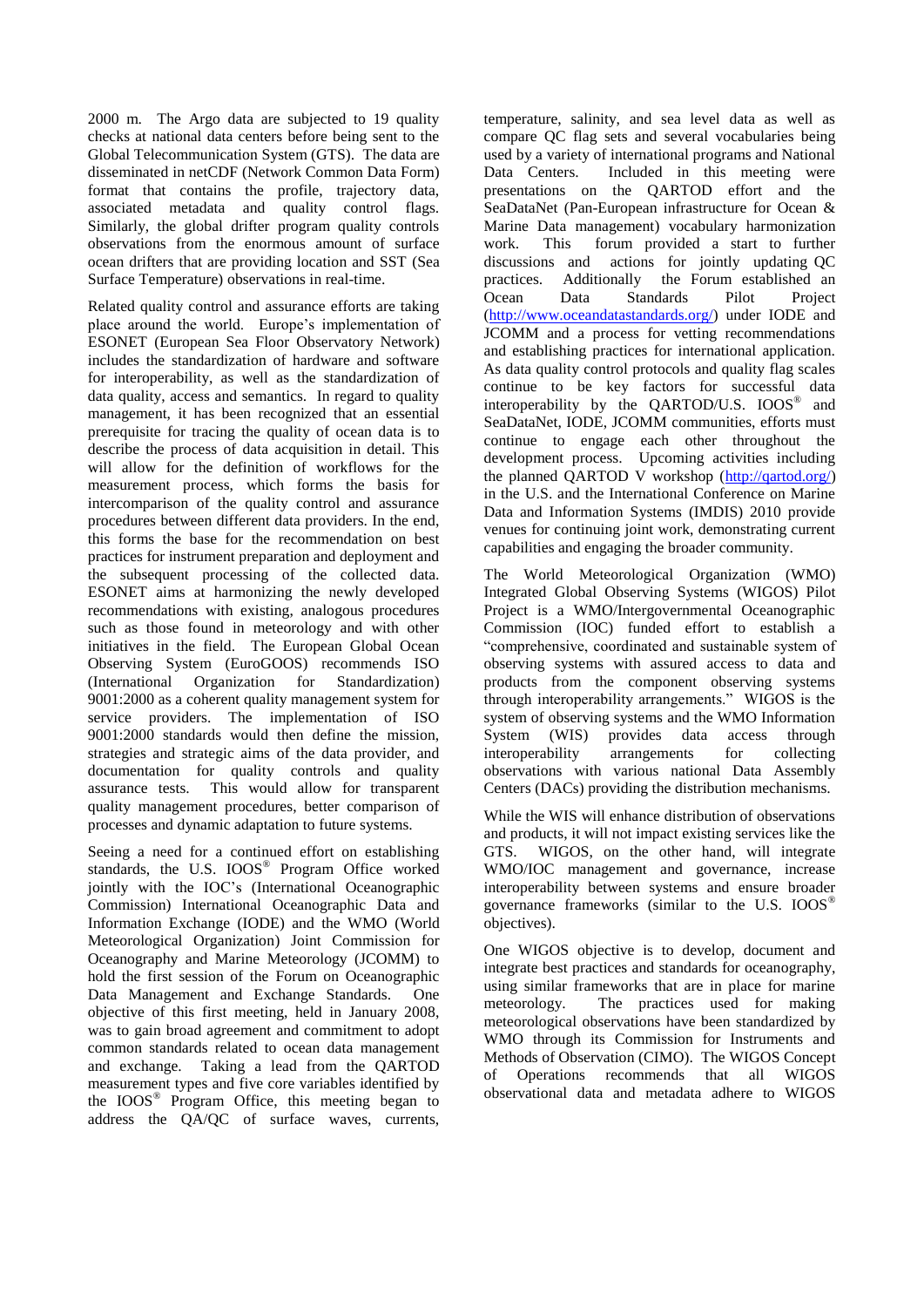standards through the promotion of instrument centers dedicated to marine and other appropriate calibration procedures, ability to provide assistance to intercomparisons of instruments and use of training facilities located at instrument centers.

## **3. QUALITY CONTROL OF OBSERVATIONS**

So, what makes a real-time oceanographic observation<br>"good?" Take four different observation platforms Take four different observation platforms providing real-time ocean wave observations in the same location. One system is a recently deployed spherical, 1-meter diameter, moored buoy using a calibrated wave motion sensor. The next system is a spherical, 3-meter diameter, moored buoy that has been deployed for over two years in waters that contain seals. The third system is a 287-meter-long, container vessel, Voluntary Observing Ship (VOS) platform that takes waves observations from a bridge that sits 20 meters off the water. The fourth system is a private yacht that operates a one-of-a-kind wave observation system that only the owner knows how to use and calibrate.

The first system reports a 2-meter wave height and a dominant wave period of 8 seconds. The second system reports a 1.8-meter wave height and a dominant wave period of 9 seconds. The third system reports a 3.5 meter wave height and a dominant wave period of 8 seconds. The fourth system reports a 5-meter wave height and a dominant wave period of 6 seconds.

The first two observations are transmitted in real-time to a DAC, and forwarded to the GTS after being validated by quality control processes that includes both automated algorithms and manual (i.e. human) verification. The third observation is transmitted via email to a local weather office where the observation is sent to a server where the header/format is validated and then forward to the GTS. The forth observation is forwarded to a popular surfer website which also displays observations from the other three systems.

It is left to the user of the data  $-$  a surfer, boat operator, Coast Guard, or wave modeler – to determine the "correct" wave height and period by looking only at the data without knowing the observation system behind the data. With more knowledge, the user might have more confidence in the first two observation systems since the wave measuring systems are tailored to the environment and the data quality is controlled by a DAC. With a little more knowledge, the user might have more confidence in the first system instead of the second system – and then conclude that the wave height was 2 meters with a period of 8 seconds. Unfortunately, none of the system information or procedures listed above is readily available to the user.

## **4. NEXT TEN YEARS**

In the next ten years, the overarching goal for ocean data managers should be to provide quantitative and qualitative information about the ocean observation to the users in real-time. The qualitative information would be detailed quality assurance metadata regarding the ocean platform that took the observation. The platform location at the time of the observation. When the system was last calibrated. What is the accuracy of the sensor? What environmental conditions exist that might impact the sensor measurement?

Within the framework of Global Earth Observing System of Systems (GEOSS), the architecture for collecting and disseminating data has been defined. One of the main challenges will be to follow common standards and procedures in regard to the data collection and dissemination process. These also have to be reflected in the metadata description. Standards for quality management that, for instance, apply to instrument qualification and performance assessment, have to be included as well. Implementing these procedures will for transform today's ocean observation activities into an operational mode.

The quantitative information would be QCl flags that provide the user with confidence values in the observation. Was the data quality controlled to  $IOOS<sup>6</sup>$ specifications? Is the observation accuracy at a high, medium or low level? What is the rating level (Level 5 – outstanding, Level 3 – good, Level 1 – minimal) for the DAC that provided the observation?

Therefore, initial actions will be to consolidate existing efforts made by the U.S. QARTOD, similar international efforts and collaborative groups supporting global programs (i.e. Argo). The JCOMM and IODE will need to be more aggressive in taking a leadership role for recommending and establishing practices for international applications. Ocean data managers need to submit ocean instrumentation quality assurance measures and ocean quality control schemes to the world's largest developer of international standards, similar to the International Organization for<br>Standardization (ISO). This non-governmental This non-governmental organization forms the bridge between the public and private sectors, ensuring a consensus to be reached on solutions that meet both the requirements of organizations and the broader needs of society.

At the same time, ocean data managers need to understand and review the output from the OceansObs'09 meeting to get a quantitative understanding of the amount of data that will need to be disseminated in real-time. Currently, time scales to